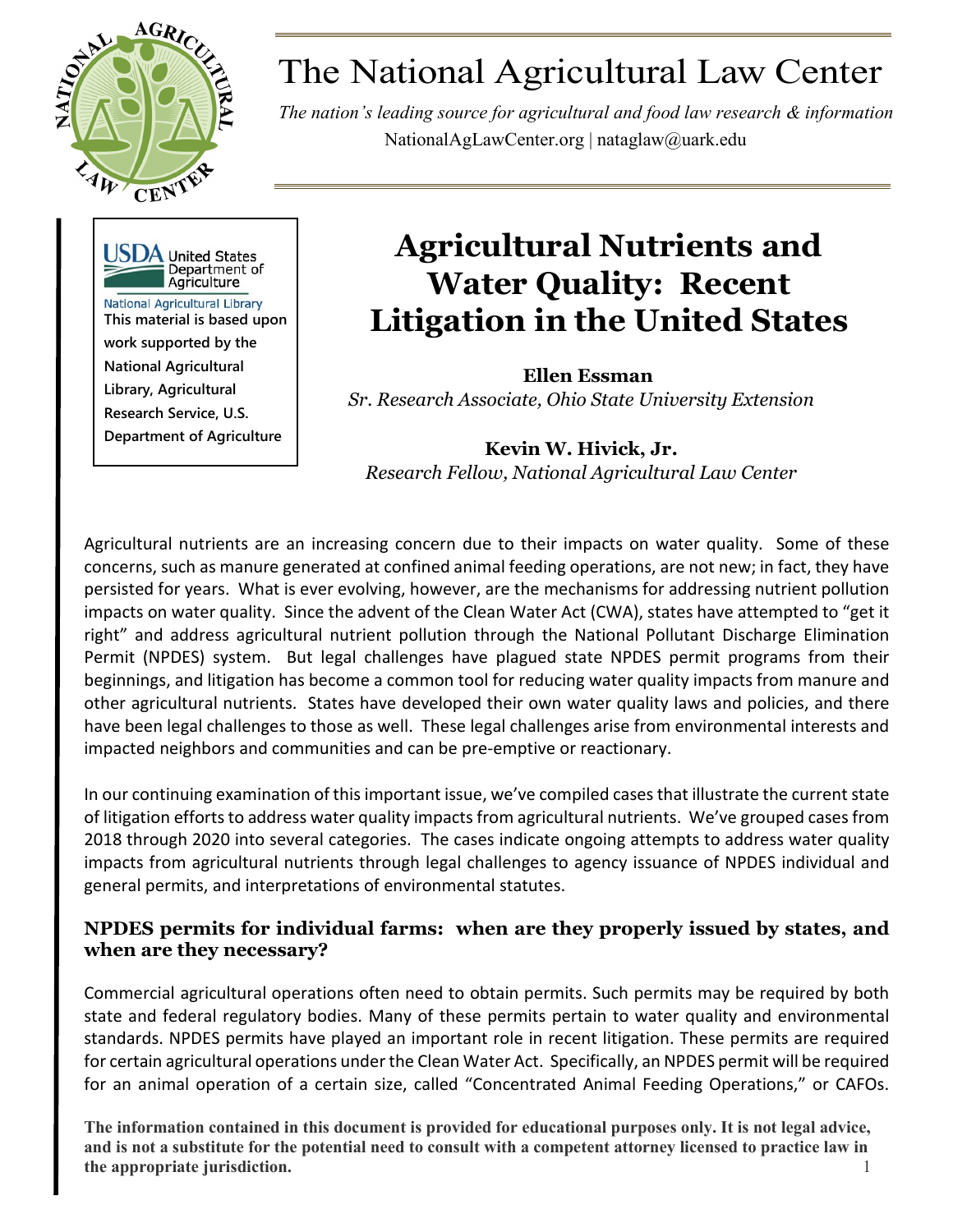According to 40 C.F.R. §122.23, an animal feeding operation (AFO) is a lot or facility where animals, not including aquatic animals, have or will be confined and fed for 45 days or more in a 12-month period without growing crops or vegetation over the lot or facility and a *concentrated* animal feeding operation is an animal feeding operation that exceeds a minimum number of animals, such as more than 1,000 beef cattle, 700 dairy cows, 2,500 swine over 55 pounds, 125,000 broiler chickens, or 82,000 laying hens or pullets. Furthermore, AFOs, no matter what the number of animals, are *always* considered CAFOs if manure or wastewater is released into a waterway. The administration of permitting for CAFOs has been delegated by the federal Environmental Protection Agency to the states. Every state except Idaho, Massachusetts, New Hampshire, and New Mexico administers the CAFO permitting program within its borders. In the aforementioned states, as well as in the District of Columbia, U.S. territories, and tribal lands, the federal EPA runs the program.

Most states administer the NPDES permitting program within their borders. Often times, the program is carried out by the state environmental agency or another similar agency. While reviewing these cases it is important to keep in mind that the actions of these state regulatory agencies are generally given great deference by the courts. This deference is known as an arbitrary and capricious "standard of review." Under 5 U.S. Code § 706 (2) "The reviewing court shall… (2) hold unlawful and set aside agency action, findings, and conclusions found to be—(A) arbitrary, capricious, an abuse of discretion, or otherwise not in accordance with law..." While this is a difficult bar to hurdle, it is still possible for a plaintiff to prevail.

#### *Clean Wisconsin, Inc. v. Wisc. Dep't of Natural Res.***, 2019 WL 1948963 (Wis. Ct. App. 2019)**

Kinnard Farms is a dairy operation in central Wisconsin. In 2012, Kinnard Farms requested that the Department of Natural Resources (DNR) reissue a Wisconsin Pollution Discharge Elimination System (WPDES) permit in order to add a second CAFO site with around 3,000 dairy cows. After the DNR approved the WPDES permit, Clean Wisconsin sought administrative review, alleging that the permit was issued in error because the DNR failed to require monitoring to evaluate impacts to groundwater near manure application sites and did not set a maximum number of animal units, both of which would result in drinking well contamination in the area.

In response, the state of Wisconsin submitted that the DNR lacks the authority both to regulate the number of animals on a dairy and to require such agricultural operations to monitor off-site groundwater. Conversely, Clean Wisconsin argued that the legislature "explicitly provided" the DNR with the "broad authority and a general duty ... to manage, protect, and maintain waters of the state." The issue boils down to the degree of authority DNR holds to regulate Wisconsin's waters.

The Administrative Law Judge (ALJ) found in favor of Clean Wisconsin, determining that there was "a crisis with respect to groundwater quality in the area" and "a massive regulatory failure to protect groundwater in the Town of Lincoln." The ALJ concluded that the permit was unreasonable for its failure to specify the number of animal units permitted at the Kinnard Farms facility and that the DNR must use its regulatory authority to ensure that Kinnard Farms would not contaminate well water with its manure application activities and wastewater. The ALJ also required the DNR to approve a plan for groundwater monitoring at the facility.

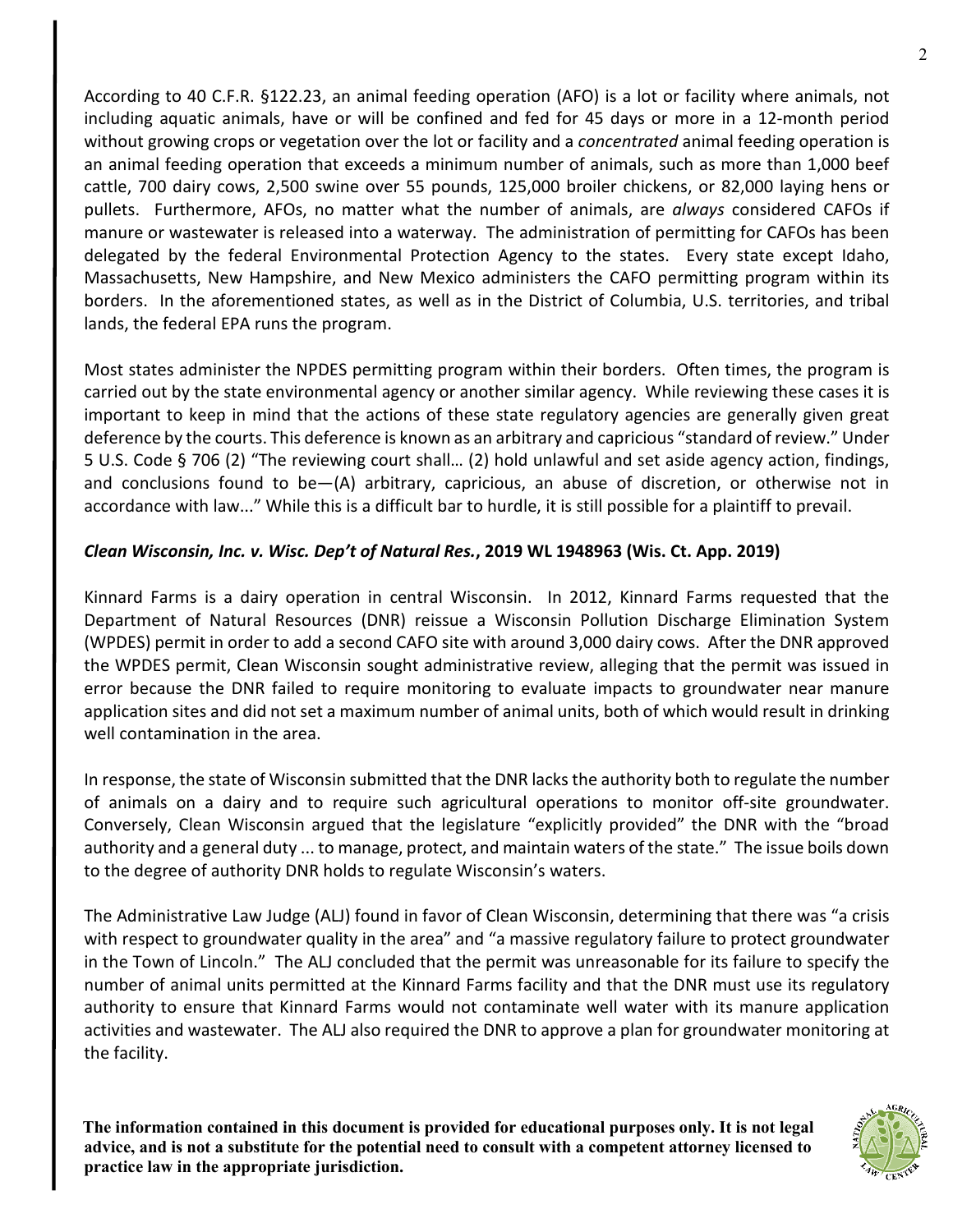The case ended up before the circuit court after the DNR denied a request to review the ALJ's decision. The circuit court determined that the case wasn't yet subject to judicial review because DNR had not imposed the conditions. DNR proceeded to begin imposing the ALJ's conditions but also asked the Wisconsin Attorney General (AG) to determine whether DNR had the authority to do so. The AG then issued an Order stating that "the DNR did not have the authority to impose an animal-unit limit or off-site groundwater monitoring" due to Wisconsin's Act 21, Wis. Stat. §227.10(2m). Act 21, among other things, narrowed state agency rulemaking authority to standards, requirements, and thresholds explicitly required or permitted by statute and limited agency authority to that which is explicitly rather than generally conferred by the Legislature. The AG's order also relied on Act 21 to determine that DNR did not have authority when considering high-capacity water well permits to consider the impacts of such wells on local bodies of water, which directly conflicted with the Wisconsin Supreme Court's holding to the contrary in *Lake Beulah Management District v. DNR*, 2011 Wis. 54. Based upon the AG's Order, the DNR reconsidered its denial to review the ALJ's decision and proceeded to reverse the portions of the decision mandating that DNR to establish animal unit limits and require groundwater monitoring at Kinnard Farms. Note that the DNR also relied upon the AG's opinion to approved several high-capacity well permits, resulting in separate legal challenges by Clean Wisconsin that the agency was failing to consider the impacts of the wells on waters of the state contrary to *Lake Beulah*. The circuit court vacated all but one of the permits, and DNR appealed.

Clean Wisconsin appealed the DNR's decision to the circuit court. Concluding that there "is ample explicit authority in the statutes and rules that gives DNR the power—and the duty—to impose [the conditions] where it is deemed necessary to assure compliance with WPDES requirements" based upon *Lake Beulah* and stating that the DNR could not reconsider the ALJ review petition nearly a year after its denial, the circuit court reversed the DNR's decision and remanded the case to the DNR for implementation of the ALJ's order. The DNR and Kinnard Farms appealed this decision to the Wisconsin Court of Appeals, which certified the matter to the Wisconsin Supreme Court because "the questions presented have statewide concern and implication."

A turn of events occurred on May 1, 2020, however, when the newly elected Wisconsin Attorney General withdrew the Order of the prior AG, admitting that the order was inconsistent with the Supreme Court's holding in *Lake Beulah*. The DNR followed with an announcement that it would no longer abide by the previous AG order and would consider environmental impacts when reviewing high-capacity well permit applications "if presented with sufficient concrete, scientific evidence of potential harm." While the AG and DNR's stances have changed, they did not directly address the issues of groundwater monitoring and maximum animal-units at issue in the Kinnard Farms case, which is still pending before the Wisconsin Supreme Court. There has yet to be a resolution but a ruling from the Supreme Court is expected soon.

#### *K Tre Holdings v. Mo. Dep't of Natural Res.***, No. SD35512, 2019 WL 3369270 (Mo. Ct. App. 2019)**

In yet another case questioning the validity of state agency decisions, a company filed suit against the Clean Water Commission (CWC) in the Missouri Department of Natural Resources, for approving a General Operating Permit for a poultry CAFO for RNR Farm, LLC. The "No Discharge" permit first issued by the Administrative Hearing Commission and approved by the CWC stated that the wastes from the CAFO would be collected and managed as fertilizer spread onto agricultural fields at rates specified in the permit. K Tre Holdings, a limited partnership owning land in the area, challenged the permit issuance.

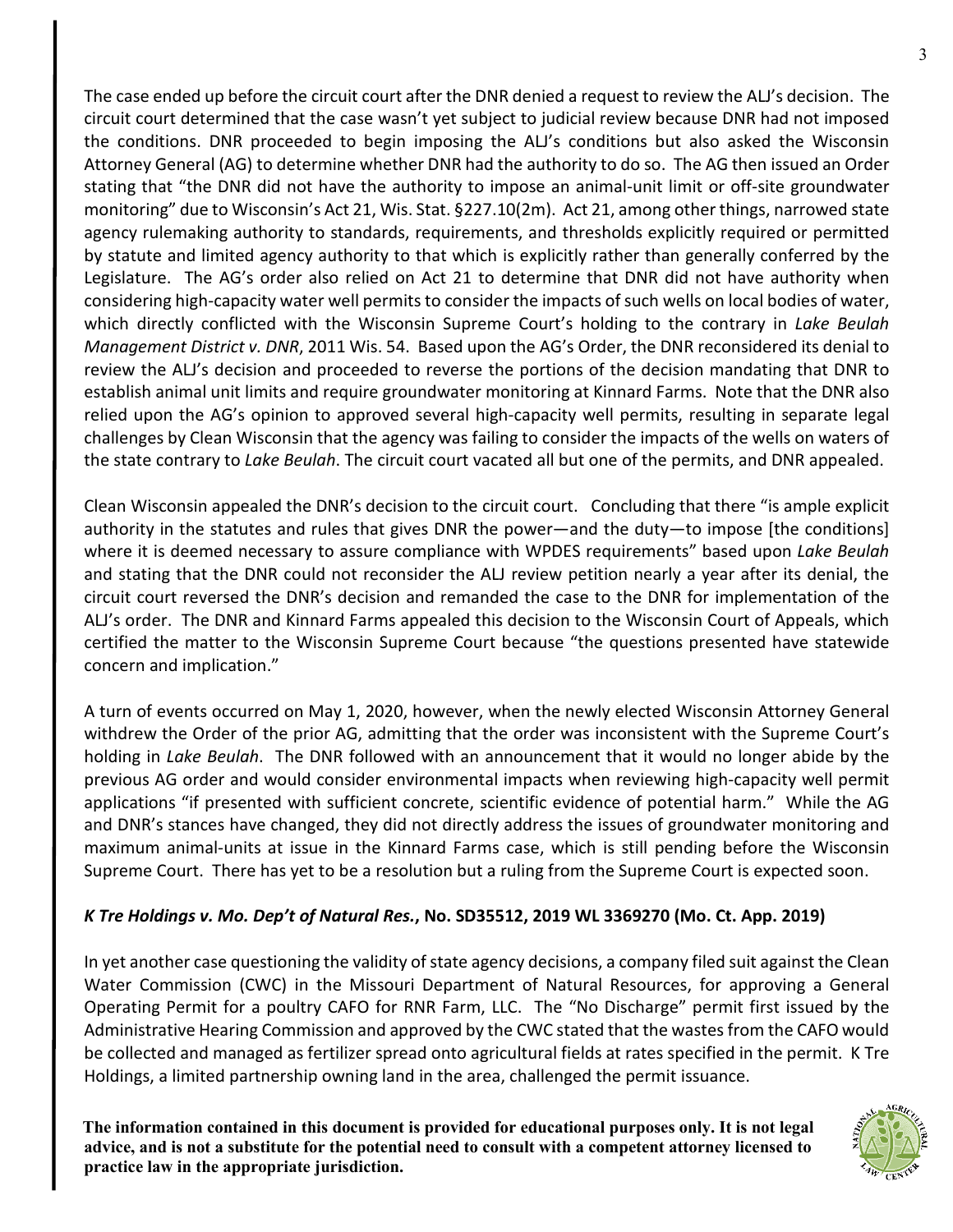The plaintiff argued that approval of the permit was improper for three reasons. First, because RNR Farm did not give the Department of Natural Resources (DNR) an aerial map pointing out setback distances in the production area, and second, because RNR Farm did not give DNR a copy of their proposed building plans for the CAFO. K Tre also argued that four of the commissioners on the CWC were appointed illegally. Under Missouri regulations, a CAFO poultry production barn the size of RNR Farm's "must be set back at least 1000 feet from the nearest public building or occupied residence," and the applicant must "give notice to neighbors within 1.5 times the … setback distance." DNR asked RNR Farm for aerial maps so they could determine whether the farm was in compliance with the regulations. Here, the state court of appeals found that the evidence given during the hearing by the Administrative Hearing Commission was sufficient to show that the two aerial photographs RNR Farm gave to DNR were acceptable and counted as aerial maps. Similarly, the court agreed that the form with a seal from the project engineer was a sufficient response to DNR's request for a copy of proposed building plans with the engineer's seal. The court pointed out that the regulations requiring a construction permit for CAFOs were amended in 2013, meaning that in most cases, construction permits are no longer required in a CAFO permit application.

K Tre's final argument about the appointment of CWC commissioners was transferred to the Missouri Supreme Court because it involved a question of the constitutionality of a statute. Ultimately though, based on the evidence submitted about aerial maps and building plans, the court of appeals affirmed CWC's approval of RNR Farm's CAFO permit. Although this case took place in Missouri and involves that state's law and regulations, it suggests that the agencies and courts were willing to accept documentation required to obtain a permit that is "close enough" to application requirements.

### *Olympic Forest Coal. v. Coast Seafoods Co.,* **884 F.3d 901 (9th Cir. 2018)**

While regulatory agencies are often at the center of litigation efforts to address agricultural nutrients in waterways by environmental organizations, agricultural producers have also been targeted. Such was the case in 2016, when the Olympic Forest Coalition (OFC) filed a citizen suit under the CWA directly against a fish hatchery. The OFC contended that the hatchery's waste and repeated discharges of chlorine into Quilcene Bay, Washington, constituted a point source of pollution that required an NPDES permit. OFC argued that the discharges should be filtered in order to keep the bay clean and protect the local economy. Coast Seafoods Company owns and operates the world's largest oyster hatchery on the coast of Washington State. When the suit was filed in 2016, Coast wrote to the Washington Department of Ecology (WDE) requesting a determination from the department on whether a permit was required for the operation of its facility. In a letter to Coast, the agency stated that because the hatchery did not meet the criteria to be considered a "Concentrated Aquatic Animal Production Facility" (CAAPF), a permit was not required. Additionally, WDE questioned whether discharges from the facility were likely to "alter the quality of (the bay)." Based upon the letter, Coast asked the district court to dismiss the citizen suit, but the court denied the request because the facility was a "point source" as it used pipes, ditches and channels to discharge pollutants into the bay.

The main issue on the appeal by Coast was the proper definition of a "point source" in relation to aquatic production facilities. The Ninth Circuit agreed that the pipes, ditches, and channels that were discharging pollutants are point sources that require a permit, even if the facility was not a CAAPF. The court held that

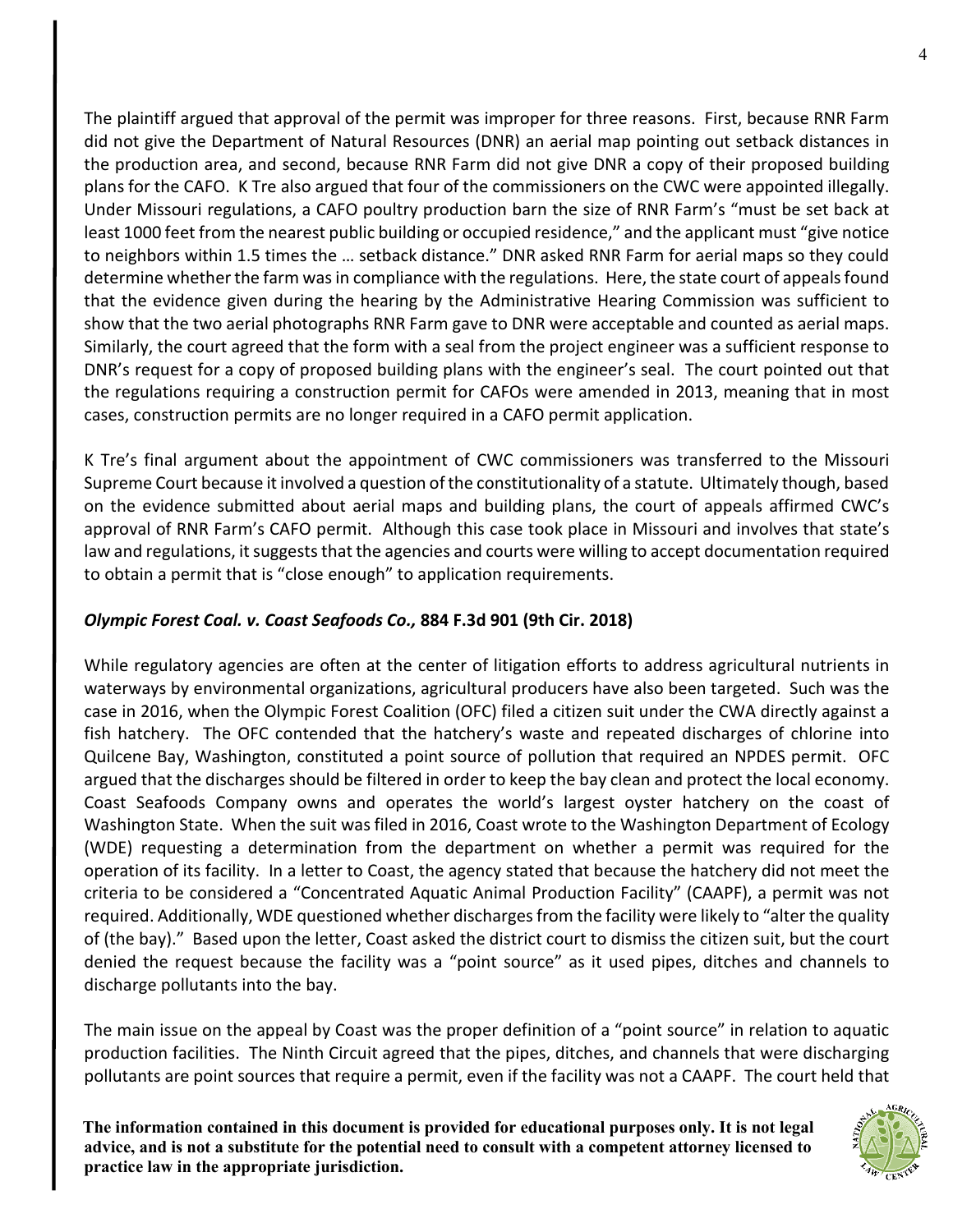Coast had been improperly operating its facility without a permit, and the fact that WDE had incorrectly informed Coast that no permit was necessary was not controlling.

# **Is the government correctly interpreting its self-imposed legal requirements?**

The prior cases primarily involve disputes over the issuance of permits or lack thereof, to agricultural producers who may discharge nutrients into waterways. However, government projects and regulatory actions can also be the target of litigation stemming from nutrient runoff, water pollution, and even the failure to obtain permits. This category of case law often involves large geographic areas and can have wideranging effects on the agricultural sector. The following cases, *Monterey Coastkeeper* and *Pacific Coast*, arise in California and involve the management of extensive water systems. At issue in both cases are discharges from the Central Valley basin.

Over the last two centuries, the historically arid Central Valley has developed to support one of the world's most important agricultural regions. An extensive network of irrigation and drainage systems enables this production. Both state and federal agencies oversee the management of these systems. This management has wide-ranging effects on both agricultural production and environmental quality. In turn, agricultural producers, residents, and environmental groups all have strong interests in agency decisions, compounded by California's unique climate and the Central Valley's proximity to large urban population centers and the Pacific Ocean.

#### *Monterey Coastkeeper v. State Water Res. Control Bd.,* **28 Cal. App. 5th 342 (2018)**

A 2018 case out of the third appellate district of California highlights the state's unique approach to protecting water quality. In this case, the appellate court considered whether the State Water Resources Control Board (State Board) followed California water law and policy when waiving some waste discharge requirements for nutrients, nitrates, and other pollutants running from irrigated agricultural land.

Delving into this case requires a little bit of background knowledge of water law in California. Under state law, the State Board "formulates and adopts state policy for water quality control." The state is divided into nine regions, where the regional boards must "formulate and adopt water quality control plans for all areas within the region." These regional plans are referred to as "basin plans." In section 13269 (a), the Water Code allows conditions placed on waste discharges implemented in either the state or a regional plan to be waived if the state or regional board finds that such a waiver is "consistent" with the state and regional plans and policies and "is in the public interest." Here, the Central Coast Regional Quality Control Board created a waiver for "discharge requirements for irrigated agricultural operations in the region," and the State Board later modified said waiver. Monterey Coastkeeper and other groups challenged the modified waiver, arguing that it did not follow the California Water Code and "applicable state water policies." The trial court sided with Coastkeeper, and the State Board and agricultural groups appealed, leading to the case at hand.

The *Coastkeeper* case is long and complicated, and includes thorough explanations of state law, the history of the case, and considerations about whether each of the trial court's findings were correct. For our purposes, what this case boils down to is whether the modified waiver follows California's Policy for the

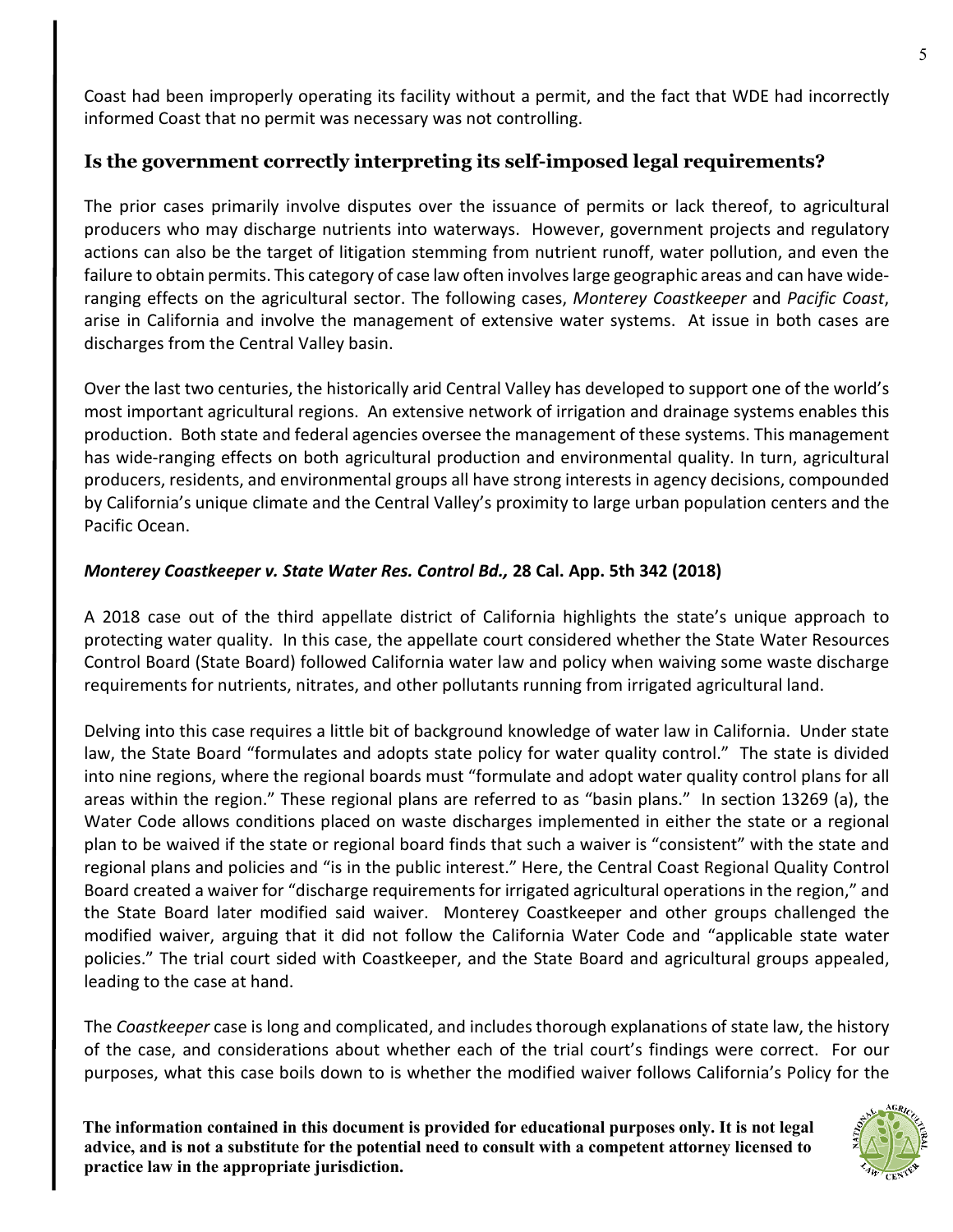Implementation and Enforcement of Nonpoint Source Pollution Control Program, or the NPS policy. There are five elements in the NPS Policy that all implementation programs and waivers that address nonpoint pollution must include, which are to:

- (1) Address NPS pollution in a manner that achieves and maintains water quality objectives and beneficial uses, including any applicable antidegradation requirements;
- (2) Have a high likelihood that the program will attain water quality requirements, including consideration of the management practices to be used and the process for ensuring their proper implementation;
- (3) Include a specific time schedule, and corresponding quantifiable milestones designed to measure progress toward reaching the specified requirements;
- (4) Include sufficient feedback mechanisms to determine if the program is achieving its stated purpose;
- (5) Make clear, in advance, the potential consequences for failure to achieve the program's stated purposes.

The appellate court found that the State Board's modified waiver did not meet all of these requirements. First, the court concluded that the State Board's determination that "dischargers need only make 'a *conscientious effort* to identify and implement the management practices that effectively address the water quality issue'" (emphasis added) was too vague and did not establish a "specific time schedule" or "quantifiable milestones" toward meeting water quality goals as required by NPS Policy (3). The court also pointed out that precedent does not allow the State Board to rewrite NPS policy in order to "delay, diminish, or dilute a requirement." In short, the court's answer to whether or not the State Board's waiver followed state water law and policies was "no," so the Board was ordered to create a new waiver or program that does. As a result, state and regional water boards in California must follow requirements for agricultural nonpoint pollution precisely.

#### *Pacific Coast Fed'n of Fishermen's Ass'ns v. Glaser***, 945 F.3d 1076 (9th Cir. 2019)**

The Central Valley drainage system supplies water for California's Central Valley, a region characterized by a high concentration of irrigated agriculture. The Grasslands Bypass Project (GBP) is an initiative administered by the U.S. Bureau of Reclamation and the San Luis & Delta Mendota Water Authority and created to carry salty water remaining after crop irrigation in the Central Valley away from the area to prevent leaching of pollutants into groundwater. The GBP collects irrigated water through a series of subsurface drainage tiles and discharges the water to numerous waterways in and around the Central Valley. Conservation organizations and a group of fishermen and scientists brought suit against the agencies, alleging that the GBP drainage of contaminated waters represents a discharge of pollutants that requires a NPDES permit under the CWA.

The district court dismissed the case, agreeing with the agencies that the GBP discharges were exempt pursuant to the irrigation return flow exemption in 33 U.S.C. § 1342(l)(1), which exempts "discharges composed entirely of return flows from irrigated agriculture" from NPDES permitting. On appeal, plaintiffs alleged that the trial court incorrectly placed the burden to prove the discharges were not exempt upon the plaintiffs and incorrectly interpreted the meaning of the term "irrigated agriculture" to include flows from fallowed and retired crop ground and that "entirely" meant "majority" for purposes of the irrigation return flow exemption.

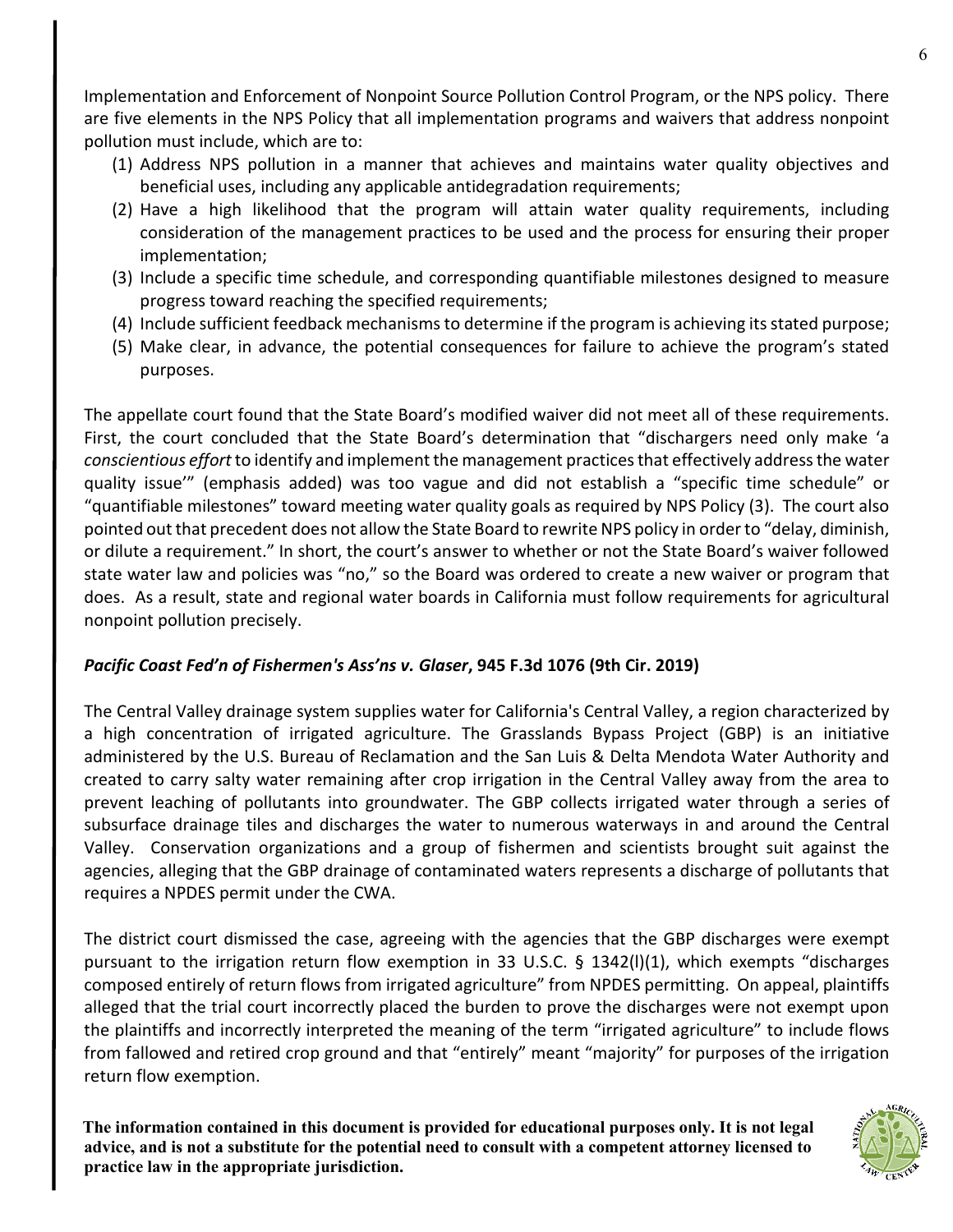The Ninth Circuit agreed with plaintiffs that the burden to establish the applicability of the irrigation return flow exemption rested with the defendant, then turned to the district court's interpretation of the exemption language. While the Ninth Circuit agreed with the district court that the term "agriculture" should be broadly construed to include all activities related to crop production, it rejected the district court's conclusion that the term "entirely" suggested that the exemption applied if a "majority" of the discharges were from irrigated agriculture. Instead, the court said that "Congress intended for discharges that include return flows from activities unrelated to crop production to be excluded from the statutory exception, thus requiring an NPDES permit for such discharges." Based upon this final determination, the appellate court remanded the case back to the district court to determine the extent to which the discharges from GBP contained water from agricultural land as opposed to a solar array in the area and other non-agricultural sources, reiterating that the burden of proof is on the defendant agencies.

# **Are state CAFO General Discharge permits valid under state and federal law?**

The previous section described situations in which state agency actions involving permits for a single operation were challenged. This section, on the other hand, focuses on state General Discharge permits for CAFOs, and whether they are properly issued under state and federal laws and regulations. While individual permits apply to one discharger, a general permit is more like a blanket permit for a group of dischargers in similar situations. Furthermore, general permits always cover distinct geographical areas. Therefore, a general permit will usually cover a number of comparable CAFOs within the state. Again, EPA delegates the authority to issue general permits to state agencies. Also, recall that when a court reviews the decisions of administrative agencies, the arbitrary and capricious standard is applied; in other words, agencies are often given the benefit of the doubt as long as their decisions are reasonable under the governing law.

# *Food & Water Watch v. Md. Dep't. of Env't,* **No. 2602 (Md. Ct. Spec. App. May 14, 2018)**

In this case, Food & Water Watch (FWW) and other environmental groups sued the Maryland Department of Environment (MDE) over the state's CAFO General Discharge Permit. On appeal, the circuit court examined whether the permit was "consistent with all applicable state and federal laws and regulations," namely the federal EPA's effluent limitation guidelines for CAFOs.

FWW specifically contested that Maryland's CAFO general permit did not follow the CWA because the permit did not place sufficient "conditions on data and information collection" and reporting. FWW argued that MDE's requirements in the permit—that CAFOs "analyze the nitrogen and phosphorous content of manure annually and the phosphorous content and pH of soil samples from land application fields every three years"—were not strict enough to meet the CWA's data and information collection requirements. Instead, FWW reasoned that MDE's permit should require CAFOs to "conduct regular water sampling for nitrogen, phosphorus, and fecal coliform where wastewater flowed off the CAFO via drainage ditches, or in other locations identified by the facility's certified nutrient management planner."

Ultimately, the circuit court determined that MDE's permit did follow EPA regulations under the CWA. First of all, the court pointed out that the regulations only call for specific data and information collection and reporting "*when applicable*" (emphasis added). Thus, the EPA provides flexibility to state agencies in how they carry out effluent limitations. Here, the court found that the BMPs, NMPs, and effluent standards and

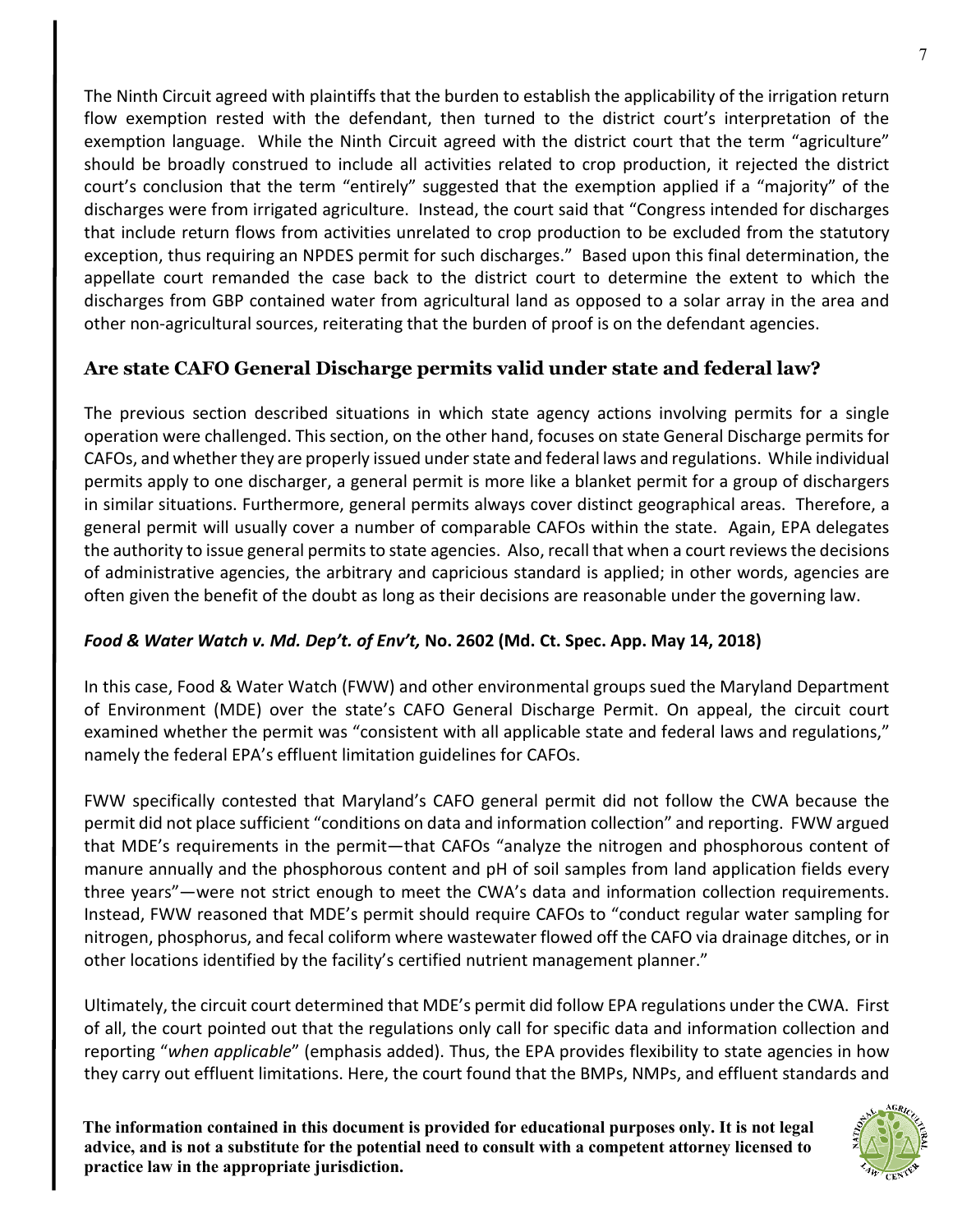guidelines were enough to meet the requirements. The permit was a zero discharge permit—in other words, MDE's permit does not allow any discharges from CAFOs. Therefore, strict monitoring and data collection are not required to prove that the CAFOs are not meeting the limitation on effluent discharge they either are or they aren't. Furthermore, during the rulemaking for the permit, MDE was in regular contact with the EPA, and the EPA did not raise any flags about the effluent monitoring provisions. This case is a great example of the flexibility of the CWA and its regulations, and also demonstrates that courts are likely to side with an agency's discretion as long as it is reasonable.

#### *In the Matter of Riverkeeper, Inc. v. Seggos,* **75 N.Y.S. 3d 854 (N.Y. Sup. Ct. 2018)**

Much like the Maryland case, the *Riverkeeper* case centers on a challenge by environmental groups to the state of New York's CAFO general permit and their claim that the permit was incompatible with state and federal water law and regulations. The groups asserted that the state CAFO general permit issued by the Department of Environmental Conservation (DEC) did not meet the requirements put forth by the federal CWA and its implementing regulations in three ways:

- (1) The permit did not require the DEC to review and approve a CAFO's nutrient management plan (NMP) and notice of intent (NOI);
- (2) There was no chance for public review and comment on NMPs;
- (3) Under the permit, the NMPs were not required to have "enforceable, site-specific restrictions for activities that have a "high risk" of pollution.

The court discussed the first two claims jointly, and ultimately found that New York's CAFO permit did not meet the agency and public review requirements. The court pointed to the federal regulations, explaining "[u]nder EPA regulations, a permitting authority may not grant permit coverage without first reviewing the CAFO's NOI and NMP, and providing a public opportunity for notice and comment." Then, the court went on to explain why New York's permit did not meet these requirements. First of all, the head of the state agency that oversees CAFOs in the state must review the CAFO's notice of intent (NOI) to operate. The NOI also contains an NMP that must be reviewed by the state agency. If the state agency determines that the NOI and NMP meet all of the federal standards, then they must make the documents "available for public review and comment." New York's permit required two different NMPs to be included—an annual nutrient management plan (ANMP), and a comprehensive nutrient management plan (CNMP).

The court examined each of the required NMPs in turn and found that CNMPs did not satisfy EPA's CWA regulations because CNMPs were confidential, and therefore did not meet the public notice and comment requirements. Addressing the question of agency review, the court reasoned that review by private, statecertified NMP planners could not be substituted for review by a state agency, especially since the CAFOs pay the planners and the planners write the NMPs in the first place. What is more, the court said state law requiring confidentiality for CNMPs was inconsistent with federal regulations. In addition, the state law didn't really "require" confidentiality because the agency had the power to waive confidentiality requirements.

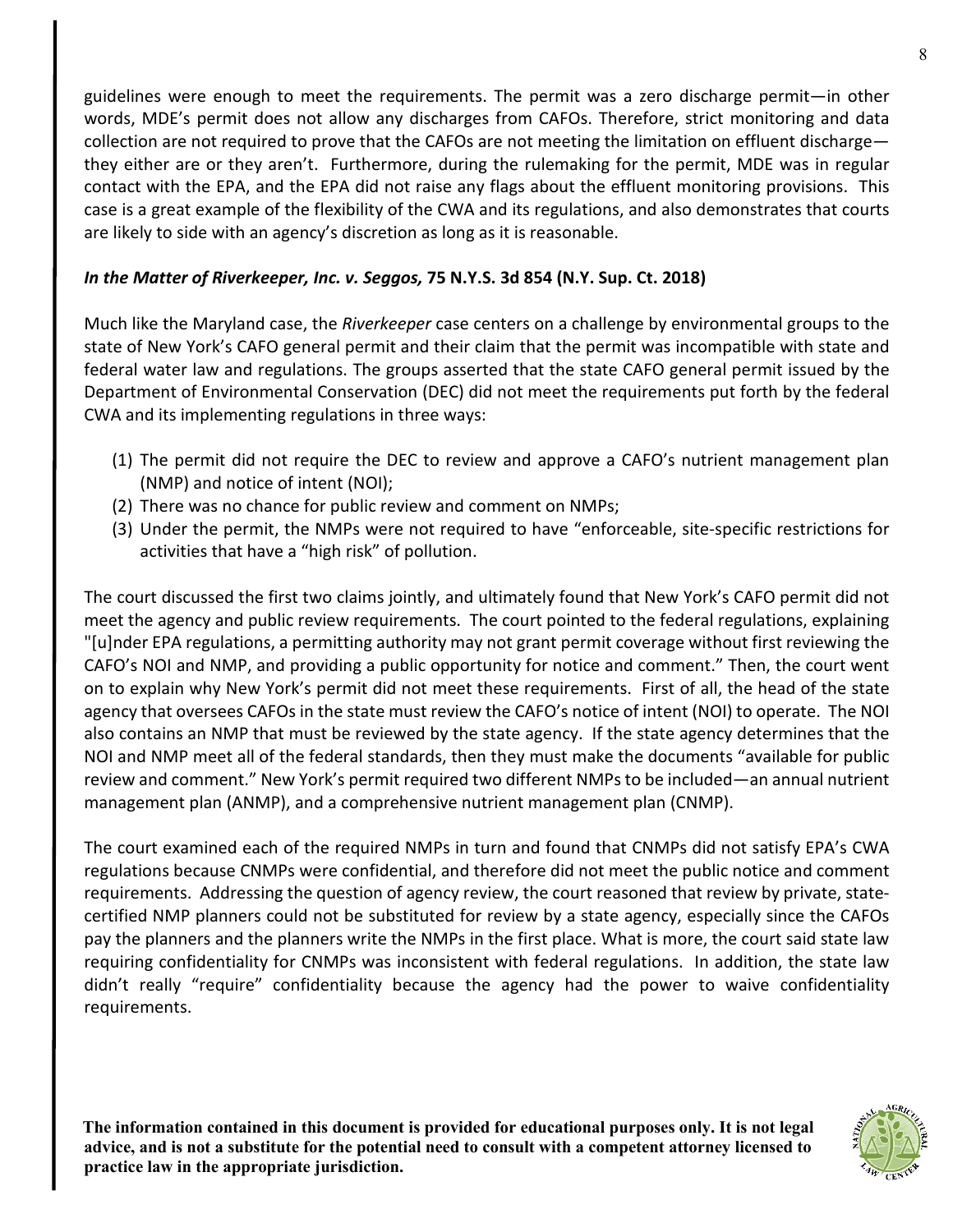The court similarly found the ANMP to be lacking when it came to federal requirements. EPA says that "a CWA-compliant NMP is a 'comprehensive…tool [] used to guide a wide range of practices regarding nutrient production, storage and use.'" The court was not convinced that New York's ANMPs were comprehensive; they were really just an "outline" with some of the information in the CNMP. Although the ANMPs, unlike the CNMPs, had to be reviewed by the agency, and were made subject to public notice and comment, the court determined that there was not enough information in the ANMPs to meet the federal requirements.

The court did not agree with the *Riverkeeper* plaintiffs on the third claim, that New York's CAFO permit did "not mandate that CAFOs develop and implement NMPs containing enforceable site-specific effluent limitations or best management practices." The court found that the standards employed by New York, which were created by the Natural Resources Conservation Service (which falls under the United States Department of Agriculture) were sufficient to meet the EPA regulations.

In contrast with the Maryland *Food & Water Watch* case, the court in this case found that New York State's CAFO permit *did not* follow EPA's regulations under the CWA, chiefly because the NMPs did not require suitable agency and public review. The New York and Maryland courts also had different outcomes in terms of deference to the both the state agency and the contents of EPA's correspondence with the state agency. First of all, the court did not go against DEC's interpretation because the agency's decision was "unreasonable" or "arbitrary and capricious." Instead, New York's Albany County Supreme Court explained that it did not defer to the DEC's interpretation because *federal,* not state regulations were in question. Therefore, it was really the federal EPA that deserved deference. As a result, the court then turned to examining the correspondence between the EPA and DEC. As in Maryland, the New York DEC went back and forth with EPA about their CAFO permit. Unlike the Maryland case, however, EPA contradicted itself in its correspondence. EPA first said that the CNMPs should be reviewed by both the public and DEC. Then, a year later, even though DEC did not make changes in response to EPA's first letter, EPA determined the permit satisfied federal regulations. Because the EPA contradicted itself without "any reasonable justification for its change of course," the New York court found EPA's final letter to DEC to be unpersuasive. Examining the *Riverkeeper* and *Food and Water Watch* cases together reveals that similar cases can have very different outcomes based on seemingly small details like language in a letter, or whether federal or state regulations are in question.

# *Food & Water Watch v. Del. Dep't of Natural Res. and Envtl. Control,* **No. N17A-03-006 AML (Del. Super. Ct. 2018)**

Another decision regarding a state's General Permit for CAFOs widens the pool of plaintiffs who may legally challenge such permits. The challenge occurred when members of Food & Water Watch appealed a decision of the Delaware Environmental Appeals Board that denied organizational standing to the environmental group. Food & Water Watch (FWW) had filed suit against the Delaware Department of Natural Resources and Environmental Control (DNREC) and Delaware Department of Agriculture (DDA) for its issuance of the NPDES General Permit program for Delaware CAFOs. The General Permit program required poultry CAFOs to submit a Notice of Intent and Nutrient Management Program to the agencies in order to receive a general permit for operation. FWW alleged that the permit failed to require standards for groundwater monitoring at CAFOs or in nearby water ways for pollutants emitted from the facilities in violation of the CWA.

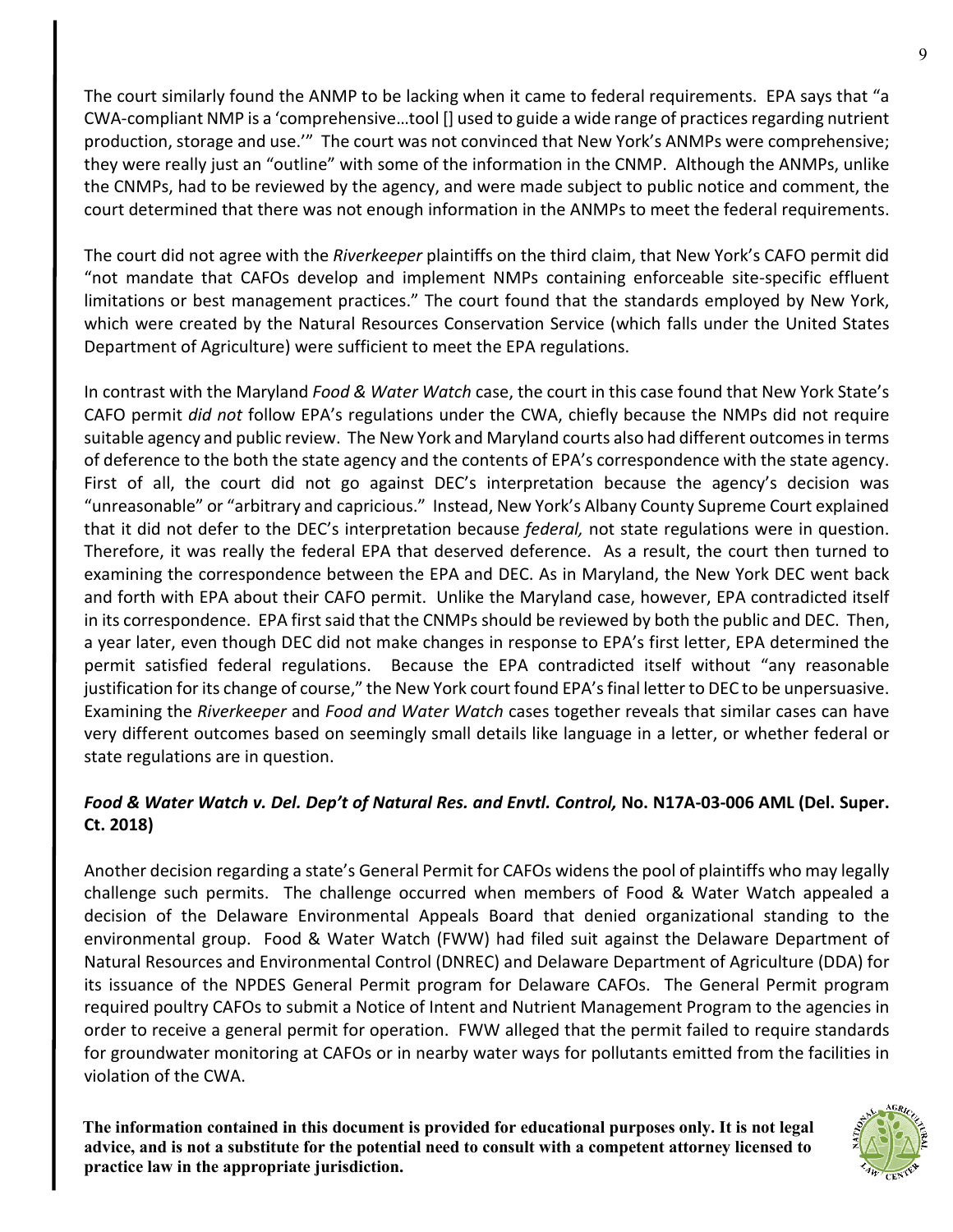The agencies claimed that FWW lacked standing to challenge the General Permit Order, and the Appeals Board agreed. The Board concluded that FWW could not demonstrate standing because its individual members were not "substantially affected" by the General Permit Order as required by Title 7, Section 6008(a) of the Delaware Code. The statute confers the right to appeal the agency decision to someone who is "substantially affected" by the decision, as indicated by proof that the party had suffered a concrete and particularized injury in fact that is fairly traceable to the challenged action that is likely to be redressed by a favorable decision. The fear of agricultural pollution potentially causing harm was conjectural rather than concrete and particularized, the claim of harm could be not fairly traced to the Order or exclusively caused by CAFOs, and the alleged injury of having to curtail recreational activities due to water pollution was not unique to the members but would be shared by the public generally, the court determined.

FWW appealed the Board's determination and the appellate court reversed. The court distinguished alleged environmental injury from other types of injury, stating that it could be aesthetic and need not have an effect on property, economic, or tangible interests. Instead, the court stated that environmental injury could encompass loss of intangible benefits derived from natural resources such as camping, hiking, fishing, and sightseeing. The FWW members had sufficiently alleged such harm by stating that the fear of contamination due to the lack of pollution monitoring at CAFOs would cause them to decrease recreational activities or avoid the waters altogether. Likewise, the court determined that the injuries were fairly traceable to the General Permit and would be redressed by a favorable decision that would require pollution monitoring. The Board had agreed with the agencies' claims that FWW members could not prove that CAFOs, rather than other forms of pollution, had actually polluted state waterways. But the court held that the Board should not have questioned the members' affidavits in which they stated that the potential of pollution from the CAFOs created their fears and should not have speculated about additional sources of pollution. The court remanded the case to the Board for further consideration.

# **Do neighbors have redress for potential agricultural runoff under the CWA and RCRA?**

Cases discussed in the previous sections were mostly about federal and state governments—whether a state properly issued a permit, whether a permit was necessary, whether the actions of a government entity followed state or federal water laws and regulations. The case below is somewhat different in that it involves allegations of actual runoff or pollution from a farm. Additionally, the next case does not really involve the state or federal government, there are no claims that a permit is needed even if the government said otherwise; there aren't any questions about whether an agency correctly interpreted the law and regulations when issuing a permit or carrying out its duties. Instead, this final case simply involves a farm operation being sued under the CWA and the Resource Conservation and Recovery Act (RCRA) for agricultural nutrient runoff onto a neighbor's land.

#### *Garrison v. New Fashion Pork LLP***, 2020 WL 1494063 (N.D. Iowa 2020)**

New Fashion Pork LLP, operates numerous CAFOs as well as farms in Iowa to which they apply manure nutrients from the CAFOs to croplands. Garrison, an adjacent neighbor of a hog CAFO owned by New Fashion, filed suit in federal court, claiming that manure runoff caused runoff of pollutants onto his property on two occasions when New Fashion applied manure under wet and frozen soil conditions. Garrison alleged